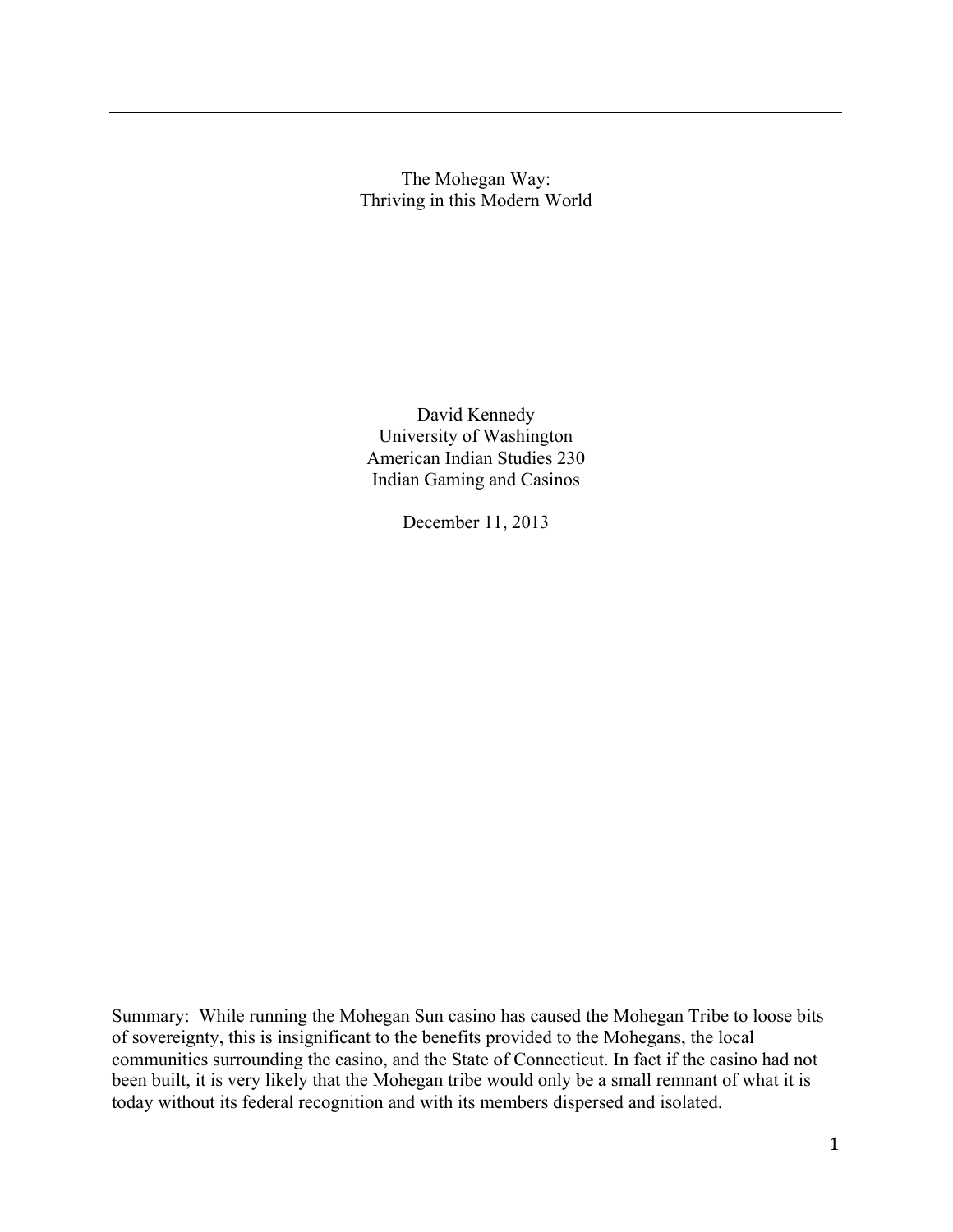## **I. Background**

According to the Mohegan's oral history, their narrative begins at creation, when the earth and all its inhabitants were created by the Great Spirit. The Wolf Clan was one of the earliest tribes to settle in upstate New York, and then a group of them migrated to lower Connecticut. The seventeenth century was a critical time period for the Native Americans in the region. Rapidly expanding European colonies created competition for resources, and foreign diseases brought in by the colonialists ravaged the Pequot Tribe ("Mohegan Indians"). At the time of European contact the Pequots and Mohegans were one tribe. The Pequot leader disliked the Europeans and wanted to distance the tribe from them, while the Mohegans wanted to establish a close relationship with the setters. As a result, they broke off from the main tribe and established the Mohegan Tribe along the Thames River in Connecticut. The Mohegans even helped the Europeans to defeat the Pequot in the ensuing Pequot War ("Mohegan Tribe"). During the following years, the Mohegans survived off the land through hunting and cultivating corn, squash, beans, fruits, and nuts. However, as it became harder to survive off the land due to the colonist's encroachment, they survived by selling a majority of their land to the British ("Mohegan Indians"). By 1790, the Mohegan Tribe consisted of a mere 2300 acres and 200 members living in eastern Connecticut. However, in 1861 the state of Connecticut seized the majority of the remaining unoccupied land, and the Mohegans no longer owned any of their ancestral land. This marked a drastic loss of Mohegan culture, and the tribe quickly began to disappear. In 1904 the last fluent speaker of the Mohegan language died, and in the 1910 census there were only 22 listed Mohegans living in Eastern Connecticut ("Mohegan History").

During the 1970s, the tribe began to rebuild. However, as a landless people with few members, they were not federally recognized. If not for the help of foreign investors, the tribe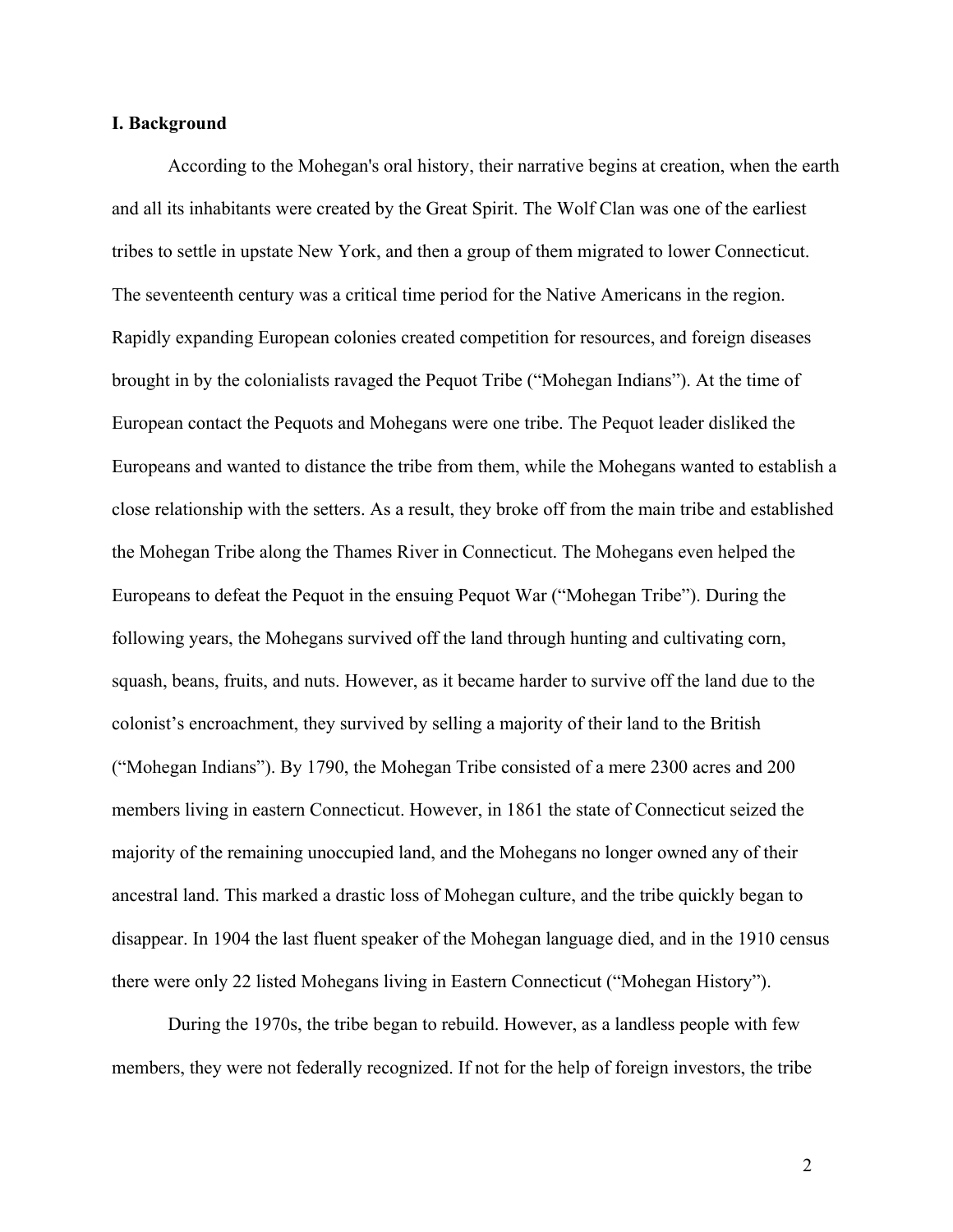could have eventually disappeared completely as members continued to be forced to integrate into western society. 1992 marked the beginning of the development of the Mohegan Sun casino when Slavic Suites Inc., LMW Investments of Connecticut, and RHJ Development proposed the idea of developing a casino with the Mohegans. These three investment corporations formed Trading Cove Associates. This conglomerate provided the Mohegan Tribe with the attorneys, advisers, and financial support necessary to gain federal recognition as a sovereign state as well as gain back some of their land. Finally, in March of 1995, the Mohegans gained federal recognition, and on October 12, 1996 the Mohegan Sun resort and casino opened in Uncasville, Connecticut along the Thames River. By 2000 the Trading Cove Associates had given complete control of the Mohegan Sun over to the tribe, and by 2014 all gross revenue will belong to the tribe ("History of Mohegan Tribal Gaming Authority"). While the establishment of the casino is a turning point in the tribe's history, it did come at a cost to their sovereignty.

In order to discuss the idea of the waived sovereignty of the tribe, it is quintessential to begin with the Indian Gaming Regulatory Act, a federal law that passed in 1988 that laid down the jurisdictional framework for the regulation of tribal casinos. It places different forms of gambling into three separate classes, each with varying degrees of regulation. In order for a tribe to conduct class II gaming, the particular class II game must be allowed in their state. The state and the tribe must negotiate a compact allowing the particular class II games and establish means of regulating it, and the tribe must adopt a gaming ordinance that the Chairman of the National Indian Gaming Commission has approved. The IGRA's purpose is to provide tribes with a foundation from which to be able to begin gaming, help tribes become self-sufficient, promote tribes economic development, promote the development of strong tribal governments, provide a basis to shield them from organized crime, and make sure the gaming operations are honest and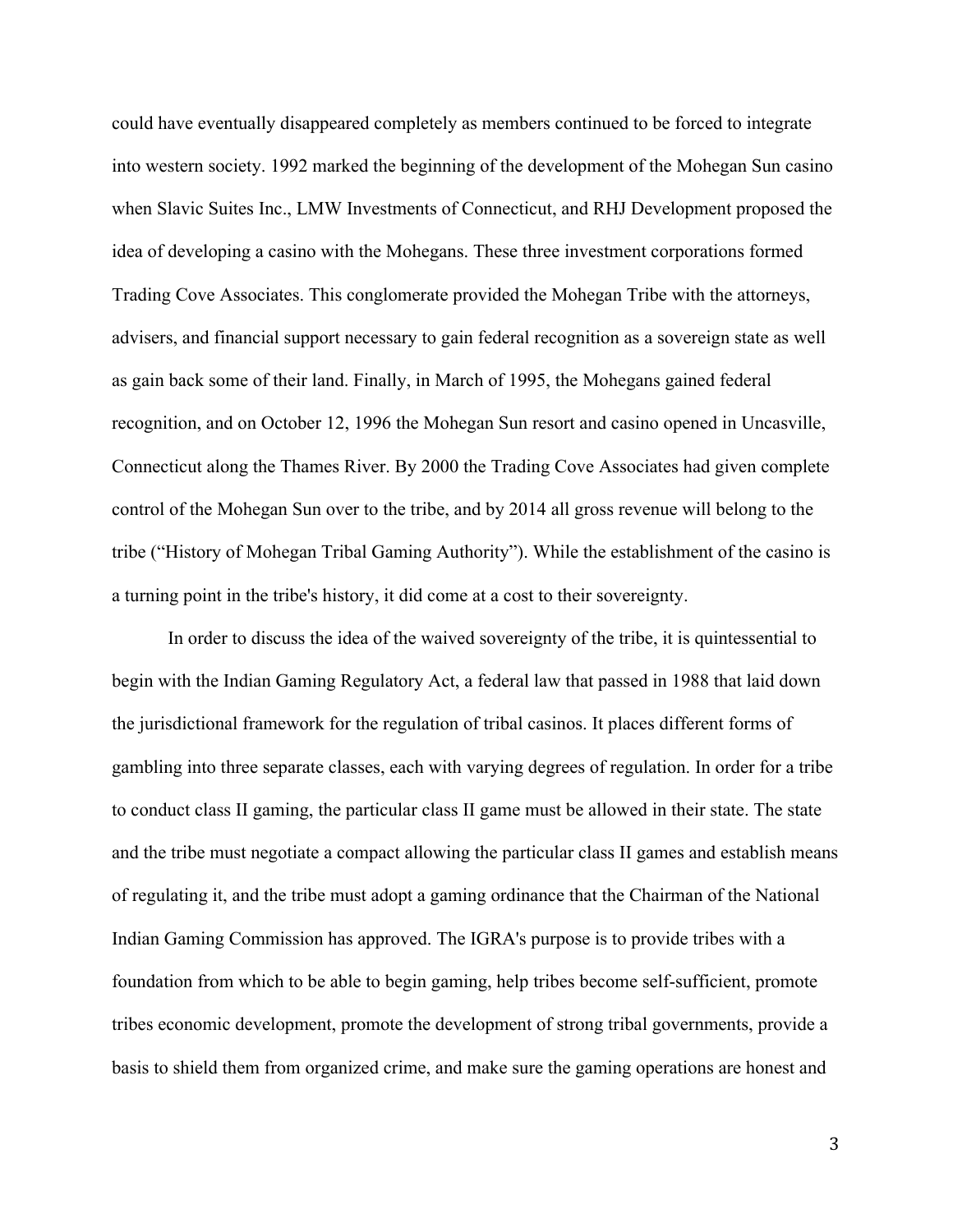fair to everyone. The IGRA also promotes growth of the tribe's infrastructure and economic wellbeing as well as that of local communities near the tribe and casino. It established strict rules by which Native American tribes were allowed to allocate their funds. Enacted in 1988, this federal law mandates that casino funds can only be employed in one of the five following ways: to promote economic development in the tribe, to fund tribal government programs and operations as well as local government agencies, to provide for the general welfare of its members, to fund local government agencies, or to donate to charitable organizations. Thus, the casino's net revenues can only go towards benefiting tribal and local communities and charitable organizations. Casinos have a variety of ways they can impact the tribal and local community such as providing jobs, investing in community organizations and infrastructure, increasing tourism, increased city and state funds due to taxes on casino revenue, etc.

In order to truly understand the effect of the casino on the Mohegan Tribe, this paper utilizes a triangulation research method as well as employing both primary and secondary sources. Using a content analysis of the tribal and casino websites and social media, I will attempt to unveil the relationship between the Mohegan Tribe and their casino as well as how this relationship effects the tribal culture. In order to see the extent of the waived sovereignty that the Mohegan have given up in order to run a casino, I will analyze state and federal mandates about gaming, licensing, compacts, taxation, and accounting. And finally, in order to get a grip on the economic impacts of the casino on the tribe and the surrounding community, I have researched economic case studies and articles as well as conducted primary research via an email questionnaire to the tribal council.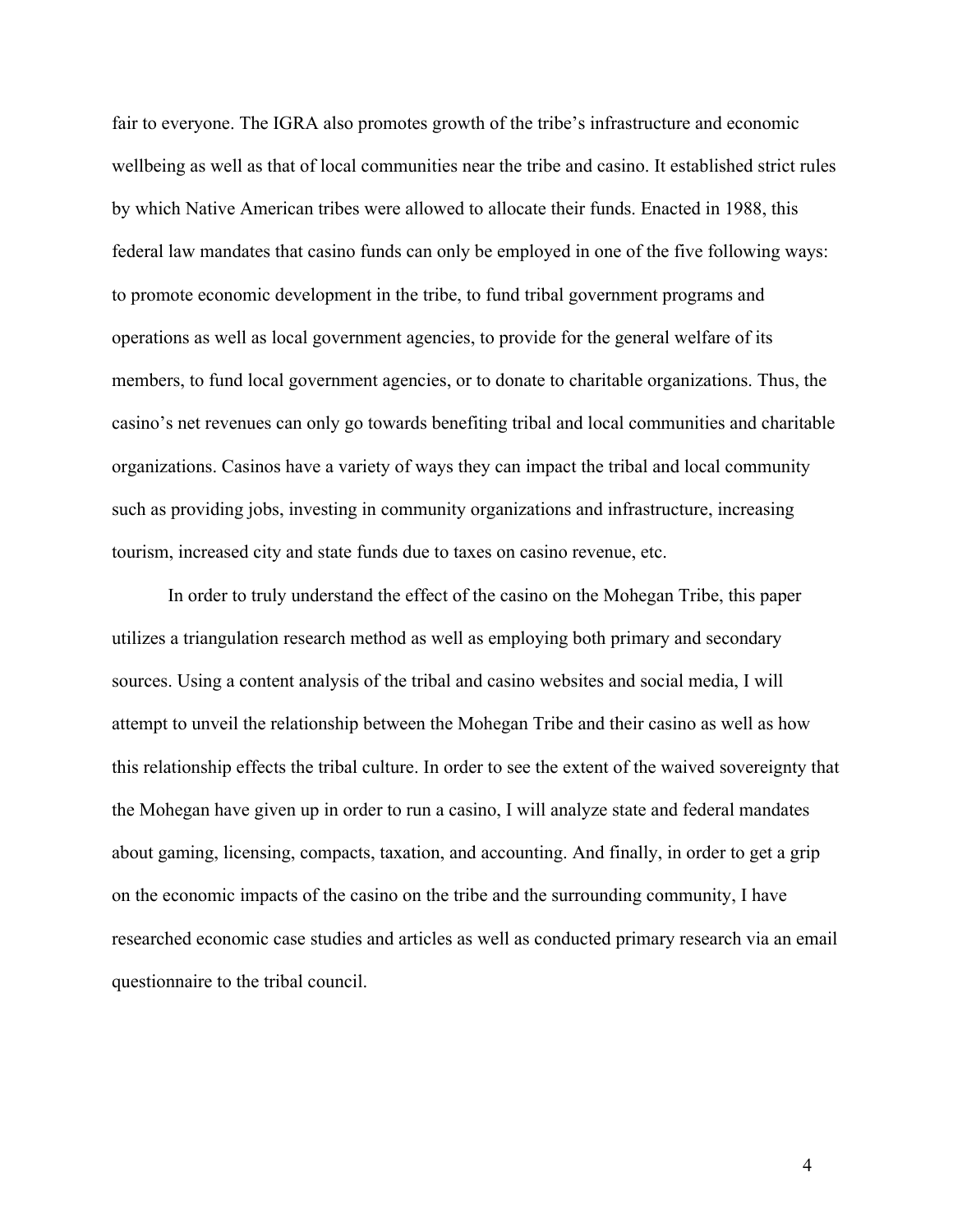# **II. Findings A. Culture**

A lot of information can be discovered by analyzing social media, in this case the relationship between the casino and the tribe. The Mohegan Tribe has no social media besides a website. This website is full of their culture, heritage, government, tribal issues that have happened over the years, section on famous Mohegans throughout history, and pages on outreach and cultural restoration projects the tribe is involved in. These include an entire page on the tribe's dedication to educating America on tribal history and issues by sending representatives across the United States to give free seminars, lectures, and classes. The website stresses the importance of the tribe's restoration projects and monuments which include the following: the Mohegan Church restoration, the Dolbeare Burial Ground and the Ashbow Burial Ground restoration, the Mohegan language restoration project, the restoration and expansion of their wigwam festival, and the Pipe Carrier Ernest Gilman Memorial. They also have an entire page dedicated to telling the tribe's positive impact on the environment and surrounding community. It also mentions several charitable contributions such as their ten million dollars donation to the Smithsonian's National Museum of the American Indian. Under the government tab there is a secondary tab for tribal enterprises, and this tab links you to a page dedicated to talking about the Mohegan Sun Resort and Casino. This page emphasizes just how much effort the tribe placed on making sure that it followed every federal law and regulation required to establish the casino. There is also a press room which contains an archive of the tribes past newsletters as well as a cultural outlet page that invites members of the public to take part in certain tribal activities such as the wigwam festival, the welcoming ceremony, and cultural classes.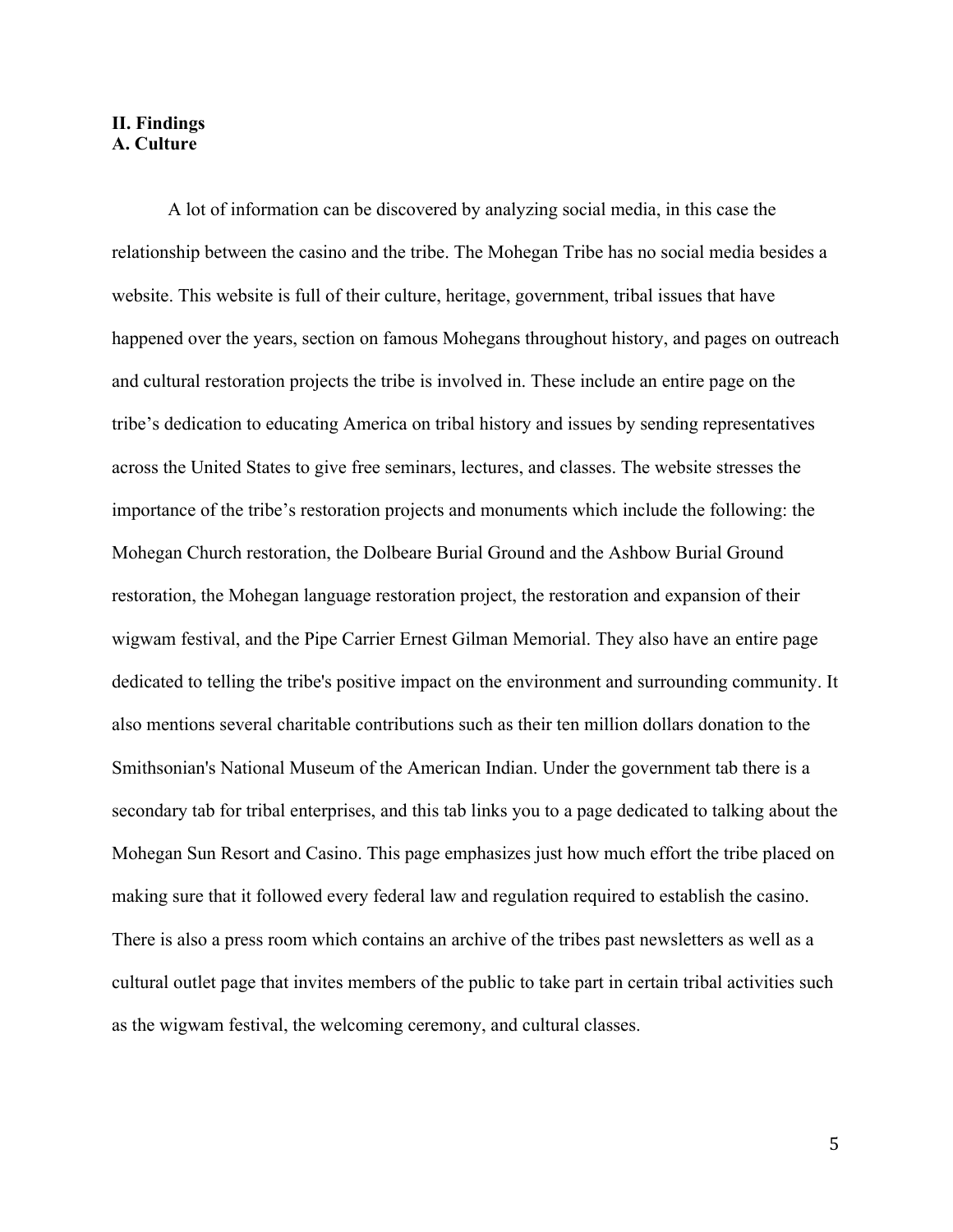Unlike the tribe that only has a website, the Mohegan Sun has a multiple form of social media. Their Facebook, Twitter, Pinterest, and YouTube channel seem to be their dominant and most popular forms of social media. All of these forms as used effectively to advertise the casino, events, and specials. None of their posts mention their Indian heritage, and all of them seem comparable to those of any commercial casino. Common elements are upcoming performing artist, parties, special events, and pictures/stories of the day's big winners. In fact, the website seems to have absolutely no Native American influence but instead is set up to appeal to their customers. There are only two minute mentions of the casinos association to the tribe. The first is on their about us page, where it briefly mentions that it is run by the Mohegan Tribe. The second is a small link to the tribe's website at the bottom right-hand corner of the page.

The casino has no direct references to the Mohegan Tribe; however, it does via the architecture and interior decoration of the building. While the casino has all the lights, whistles, feel, and luxury of a modern Vegas casino, that does not imply it neglects its Native American heritage. It incorporates a lot of natural materials such as wood in order to show off the natural beauty of the earth. Everything from the artwork on the walls to the designs on the carpet and floor panels represent the tribe's history and beliefs. Interestingly enough there is even a booklet for sale in the gift shop that explains the meanings of all the Native American elements in the casino (Burton). More significantly, there are two major features in the casino that display its heritage. The Wombi Rock is a thirty foot tall crystal mountain located under a large fiber optic planetarium which serves to honor the earth and the universe as well as remind visitors of the wonders of creation. The second is a fifty-five foot tall indoor waterfall named Taughannick Falls, which represents a treacherous point during the Mohegan's migration (Uriarte, Biggs).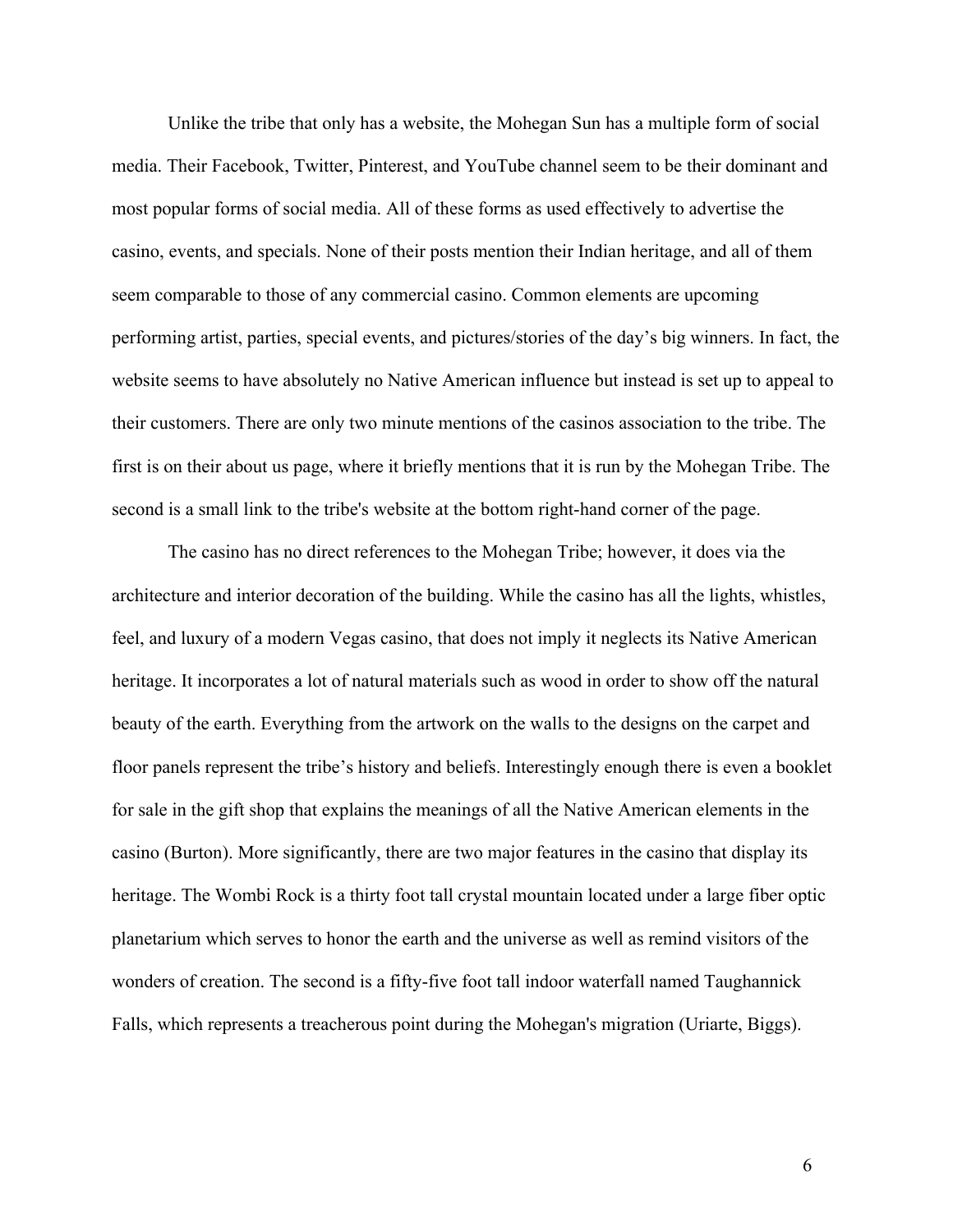The Mohegan Tribe's cultural expression is not limited to just their casino. They also displays their culture via the Tantaquidgeon Museum, which they were able to reopen and renovate thanks to casino funds. This museum serves as a place for Mohegans to reconnect to their roots and history via the vast collection of artifacts in the museum as well as to share these connections with interested outsiders (Uriarte, Briggs).

While the casino and the tribe do have more of a business relationship on their social media, the tribe does in fact use the casino as a means to portray its story. Some of the casino funds run their museum and ten million dollars of it was donated by the tribe to the Smithsonian's National museum of the Native American in order to fund the development of future exhibits that help portray their story. While running a casino and the resulting revenue has enabled the tribe to do this, it has come at the cost of federal and state regulation.

## **B. Policy**

As mentioned before, the IGRA is the main federal regulation on the Mohegan tribe. The IGRA requires the tribe to use a large portion of the casinos net revenues "to fund essential tribal services such as education, law enforcement, tribal courts, economic development, and improvements in infrastructure" (Harvey). Also, since the Mohegans have set up per-capita payments for its tribal members, the IGRA also required that the tribe publish a document detailing their allocation of funds. For the Mohegans this entails a ten page document that thoroughly details how the tribe's funds will be allocated according to the strict guidelines set up by the IGRA (Harvey). The federal government does require the casino employees to pay income tax, and the annual per-capita payments to the tribal members are also subjected to federal income tax ("A Partnership Marked by Success").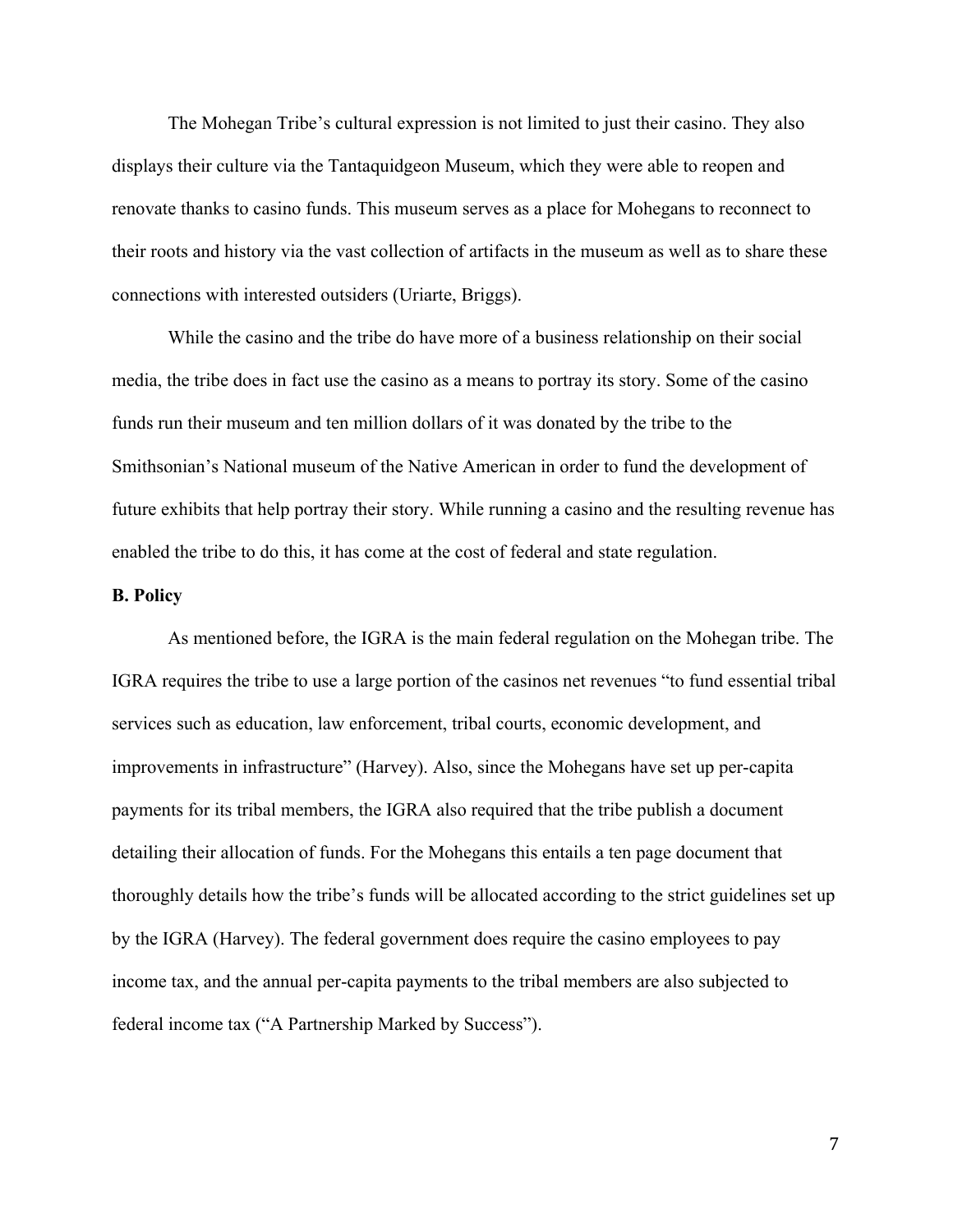The IGRA requires the state and casino to form a compact in order for class II gaming to be allowed. The Mohegan-Connecticut Compact is basically a large list of regulations that the state is imposing on the Mohegan Sun. It contains a list of allowed class II and III games. It stipulates that only people twenty-one years and older can gamble in the casino. The tribe must waive sovereignty to personal injury suits, and all employees must be licensed by the Connecticut Gambling Agency and the state must have access to all of these records. Finally, among many more things it gives state officers equal authority in the reservation as tribal officers. The state also mandates the Mohegan Tribe fund and operate a gambling addiction hotline, host a page on their website dedicated to diagnosing gambling addiction, as well as printing gambling warnings or receipts throughout the gaming parts of the casino. The compact also established a 25% tax on the casinos slot machine revenues ("Mohegan-Connecticut Compact"). It is evident that these regulations are in fact infringing on the rights of a "sovereign" nation. However, along with these regulation comes a lot of economic benefit to the tribe.

# **C. Economics**

One of the first major impacts of the casino on the Mohegan community can be seen in retrospect of the tribe's history. As mentioned before, the Mohegan tribe began to petition for Federal recognition in 1978; however, their petition was rejected in 1989. The tribe was finally able to gain federal recognition in 1994 with the financial support, advising, and attorneys of a foreign investment firm known as Trading Cove Associates under the stipulation that they open a casino.

In terms of assets, the Mohegans have invested solely in their casino, slowly building up the Mohegan Sun's amenities and expanding its gaming floor. Over the past 7 years, they have invested hundreds of millions of dollars in order to make their casino a world class destination.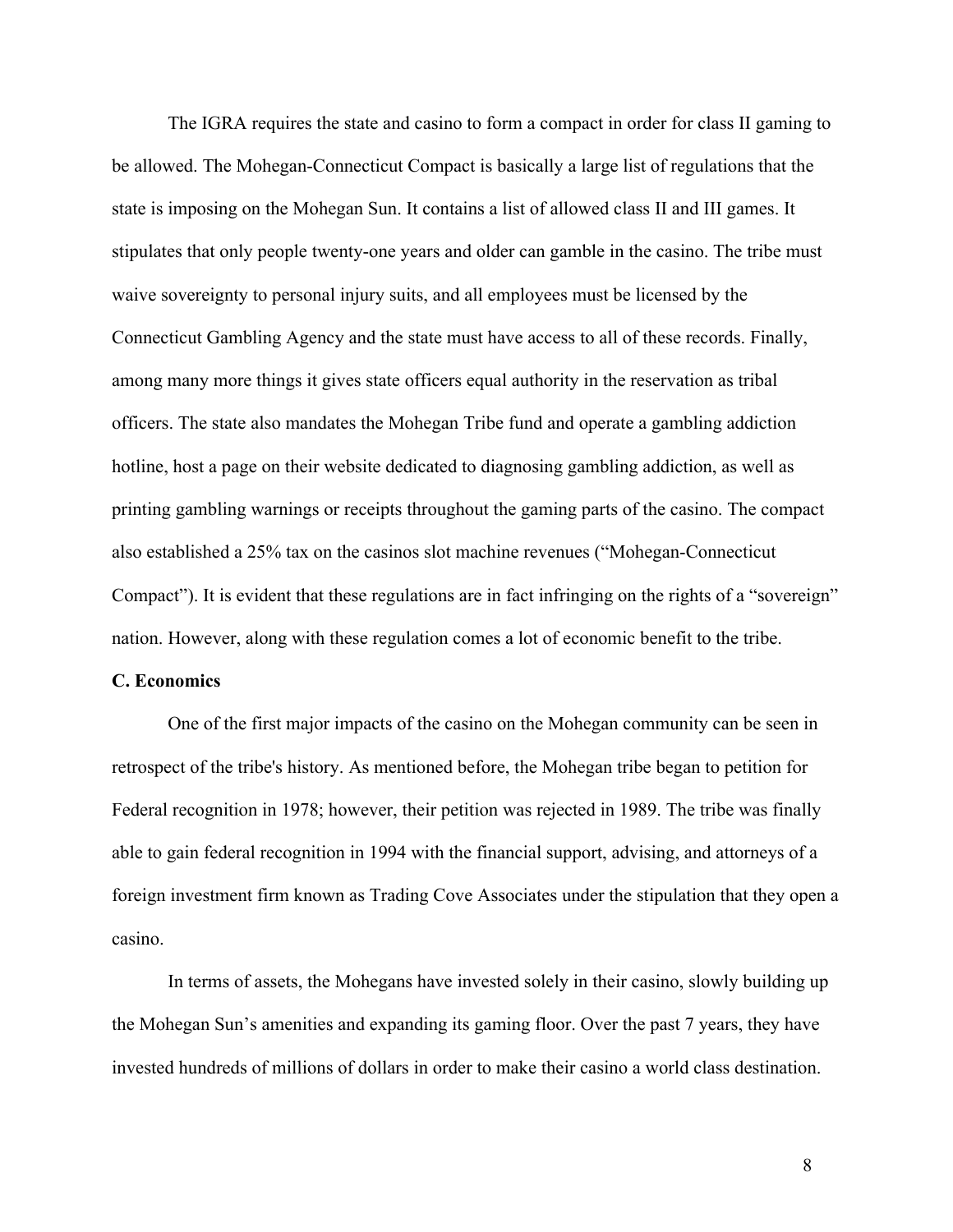As a result of constant expansion and investment, the Mohegan Sun currently contains three separate casinos, a sports arena, two theaters, huge convention rooms, luxury retail shopping, a four star hotel, 39 dining options, a luxury spa, and an eighteen-hole golf course (Burton and mohegansun.com). Not only do all of these bring the tribe more revenue, but they also attract more visitors who as a result bring more money to the casino. By 2009, the casino was grossing in excess of 1.82 billion dollars. As a result of this great success, the tribe has gained contracts to run casinos in other states on non-tribal land. So far, they have announced that they plan to take over the Concord Resort in Catskills, New York and develop a new casino, takeover the management of the Resorts Casino Hotel in Atlantic City, New Jersey (tribal response).

Since the opening of the casino in 1996, the casinos revenues have gone a long way in improving the Mohegan community as well as the lives of its members. It has funded construction and operation of the Mohegan fire and police departments as well as the tribal government and its buildings. It funds the Mohegan Boards of Education which provides scholarships for tribal youths as well as provide them the opportunity to go to DC for the Native American Youth Summit. The casino revenues also fund the Mohegan Tribal Housing Authority, which offers tribal members rental assistance, home loans, and in some cases free housing. Quintessential to sustainability, it funds the tribal Utility Authority and the Land Preservation and Planning Committee which manage and develop the reservations infrastructure and land including the water and power grids in order to keep pace with the rapid growth of the local area. This money has also established medical clinics as well as the Tribal Health and Human services Department which provides health care, day care, and even fuel and energy assistance to tribal members (http://www.mohegan.nsn.us). As a result of the casinos success, the tribe is able to gives out an annual net percentage based per-capita payment to each of its members which was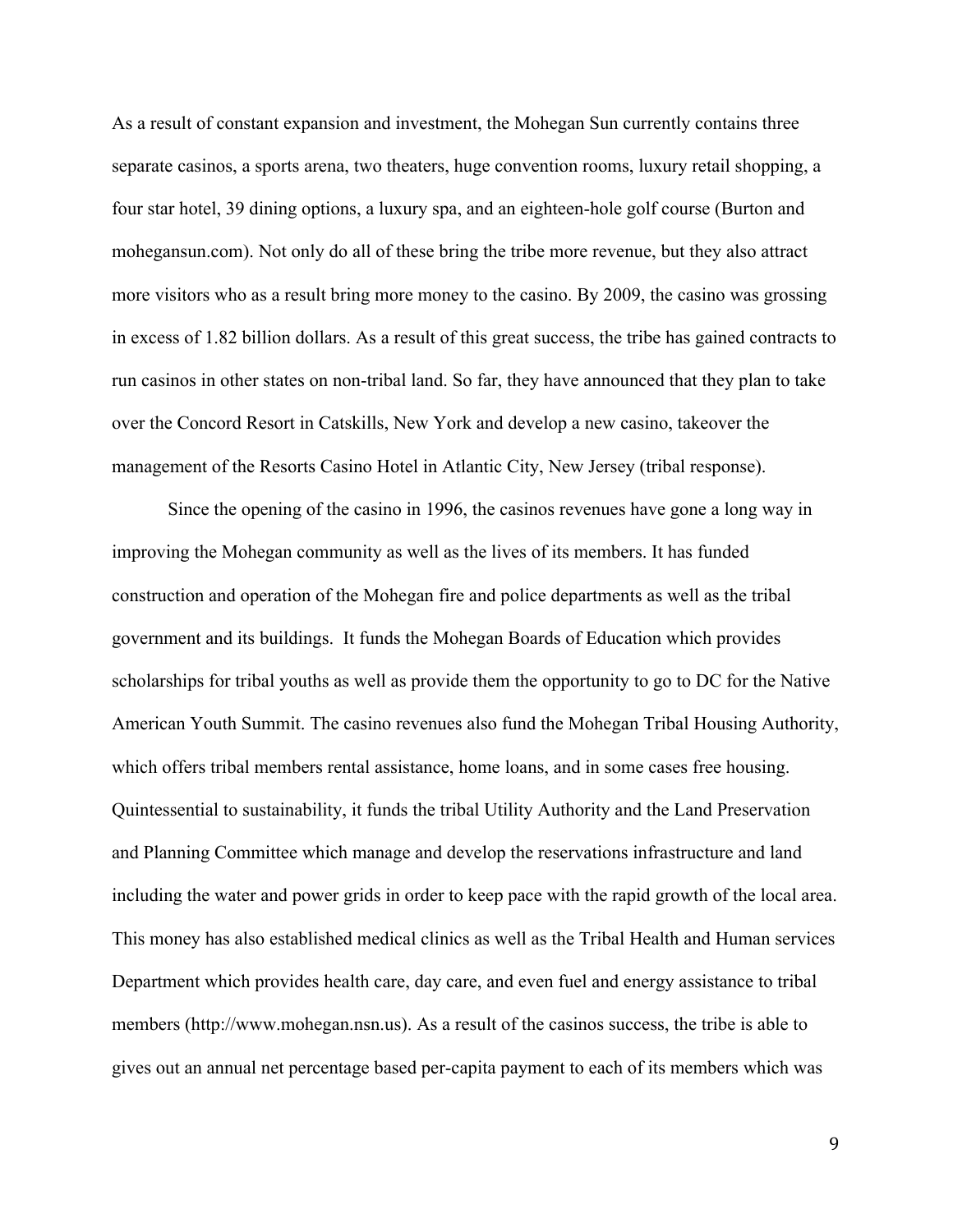just under \$30,000 in 2009. Along with the vast amount of casino and community jobs available, the tribal members are able to live with a rather large financial safety net and a relatively high job security (King, Padua).

The Mohegan Sun has had a large impact on the local community. In response to my asking them for specific examples detailing their impact on the local community, I received a long, thorough response. According to this email, the Mohegan Sun currently employees around 10,000 non-native employees. The casino pays thirty percent higher wages than the industry standard and is one of the largest employers in Connecticut. It has also indirectly created 24,000 jobs in Connecticut as a result of its activities (tribal response). In fact due to the Mohegan's compact with the state of Connecticut, monthly, it gives twenty-five percent of its slot machine revenues to the state ("A Partnership Marked by Success" and tribal response). According to the tribe, since their opening, the casino has given approximately \$2.5 billion in slot revenue to the state, \$4 billion in wages and benefits to employees, and given over \$18 million to local charitable organizations (tribal response). As a result as the boost to the local economy, the town of Montville boasts on its website of its excellent education system, booming local business, and the fact that its strong relationship with the Mohegan Tribe: "Our closest and most prominent neighbor is the Mohegan Tribal Reservation and its renowned resort casino. A strong relationship with the Mohegan Tribe benefits both of our growing communities" (www.townofmontville.org). While the tribe has had a large impact on the local community as dictated by the IGRA, it has also done further good to the community via charitable donations.

The Mohegan Tribe emphasizes its charitable donations on local child programs. It has given funds to local high schools to make physical improvements, upgrades, and buy new school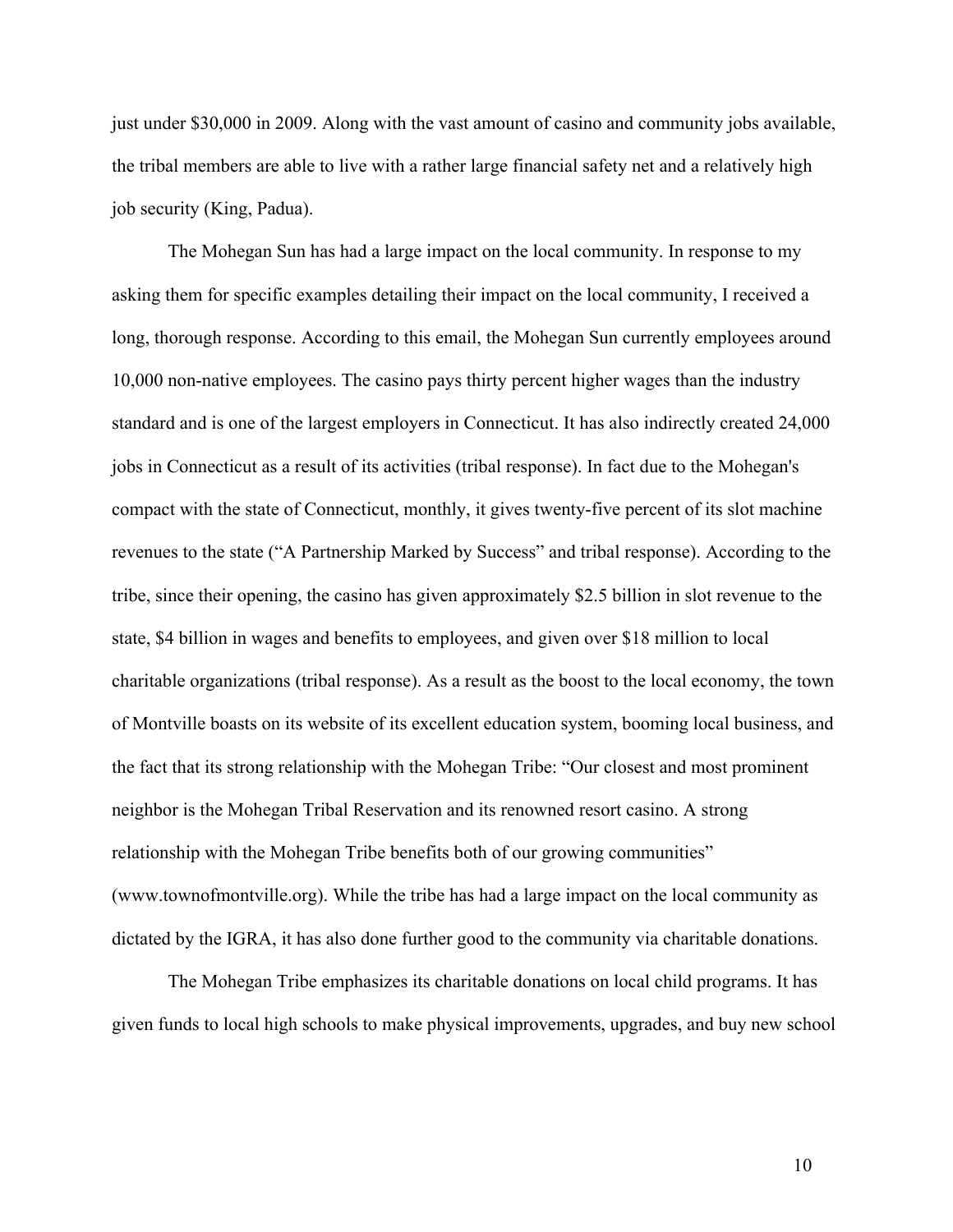buses. The tribe sponsors multiple youth programs and also made a sizable donation to the Lawrence and Memorial Hospital's Neonatal Intensive Care unit (tribal response).

The Mohegan Tribe not only donates to local community organizations and programs but also to other non-local organizations. It has donated over ten million dollars to the Smithsonian's National Museum of the Native American Indian. Also, due to the tribe's great success, they have been able to donate seventy-five percent of their Tribal Priority Allocation funds they receives from the Bureau of Indian affairs to Indian tribes across the nation (tribal response and www.mohegan.nsn.us).

## **III. Conclusion**

The federal government regulations through the IGRA and the state government regulations through the compacts have all infringed upon the Mohegan's sovereignty. As a sovereign nation, they should not have to pay taxes, be regulated, or have to jump through hoops in order to run and operate a casino. However, in order to carry out gambling and more importantly gain the funds to re-establish their tribe and reinvigorate their culture, the Mohegans were willing to compromise part of their sovereignty. On their website the Mohegans say it best themselves, "As a sovereign nation, the Mohegan Tribe independently determines its own fate and governs its own people and affairs. . . . Over the years, the United States and Connecticut governments have also defined their relationships to the Mohegan Tribal Nation. While these definitions do not change the fundamental independence of the Tribe, they have become part of the provisions that other political entities use as the basis for their interactions with us."

The Mohegans made the most out of their losses in sovereignty by building one of the largest and most profitable Native American casinos in the United States. In fact, they have been so successful that they even have plans to take over three more casinos in the near future. By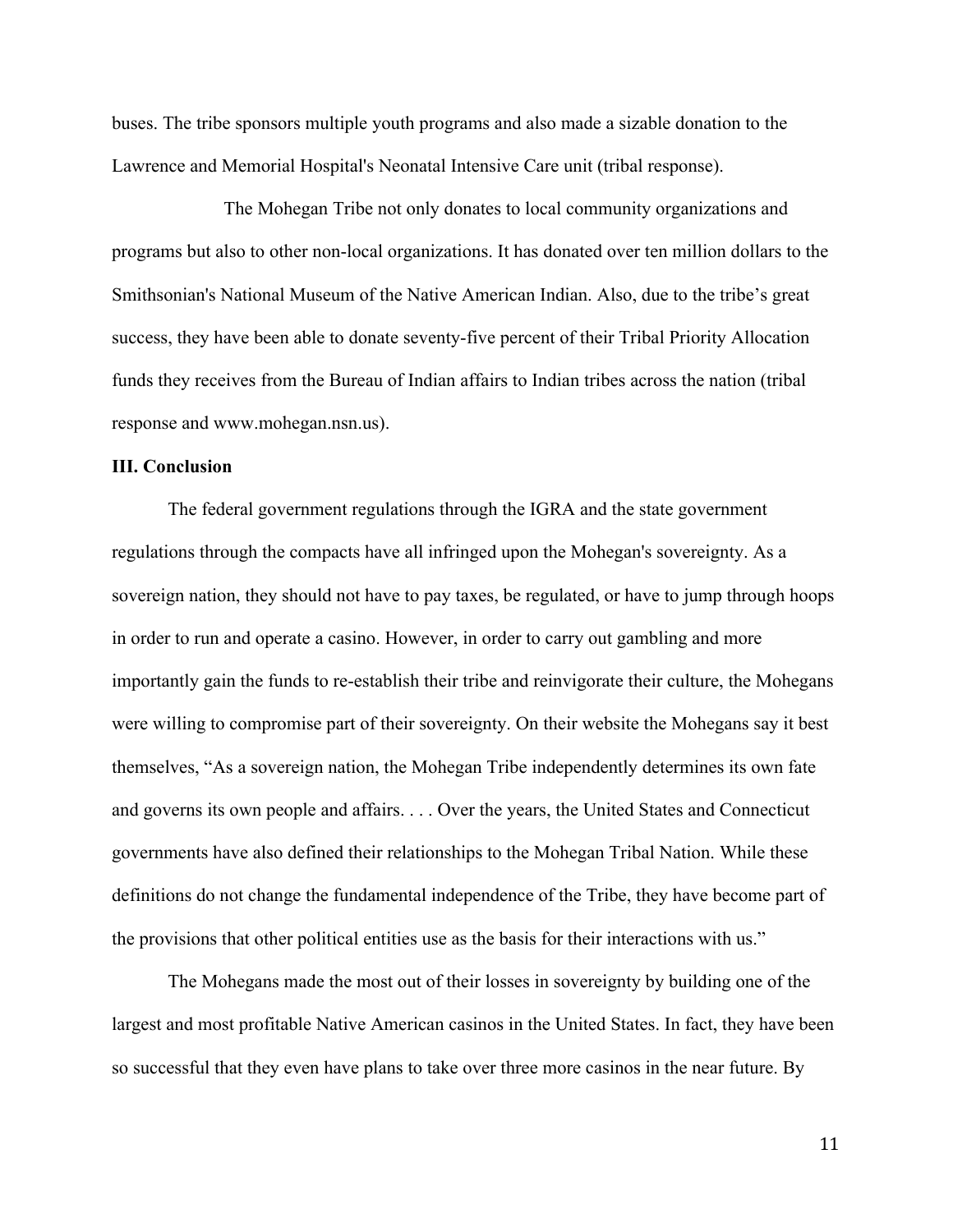taking an aggressive business model and investing hundreds of millions diversifying their assets into a large resort destination, they have not only economically bolstered the tribe but also the local communities around the casino as well.

While it is true that the casino has helped improve the lives of many people and help establish a sustainable community, it is also true that it has done much more. The Mohegan Sun Resort and Casino has saved the Mohegan Tribe from quite possibly disappearing from the face of the earth. With no more native speakers, the inability to attain federal recognition as a tribe, and no ancestral land; the tribe was slowly disbanding as members continued to die and/or move away. The casino gave the tribe the resources to fight for Federal recognition, to fight for portions of their land and establish a reservation, and to establish a self-governing sovereign nation. It is evident from the tribe's history that not only is sovereignty a major desire of the tribe but also that the casino is the largest effector in increasing the tribe's sovereignty. The casino's money has also allowed the tribe to reclaim its lost culture, landmarks, and language, and educate the world about environmental and Native American issues. Evidenced by the tribe's website, the Mohegan Tribe is proud of its casino and what it has enabled them to become. The casino revenues go directly into the tribe to restore, revitalize, and expand its culture, reestablish and expand the Mohegan community, and to develop and bolster the local community. Future scholars might study how the communication between the tribe and the casino changes over the years on their websites as well as the casinos aesthetic connection to the tribe in the future.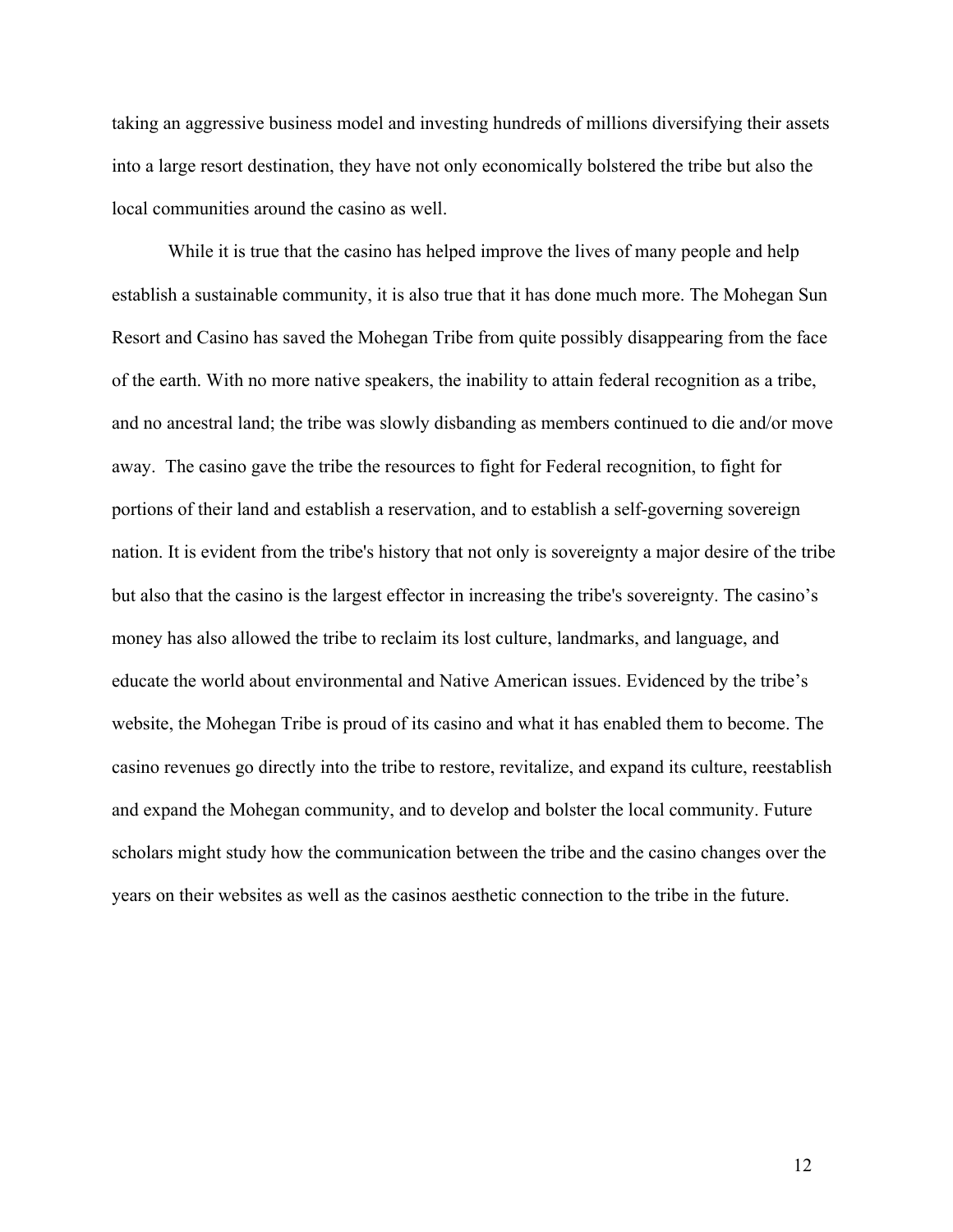#### References

A Proud and Growing Community. (n.d.). Home. Retrieved November 4, 2013, from http://www.townofmontville.org/

Bozsum, B. (2007, October). Ni Ya Yo. Wolf Mon, 3, 2.

Burton, B. (n.d.). The Mohegans SunÂ Casino. About.com Casino Gambling. Retrieved November 4, 2013, from

http://casinogambling.about.com/od/connecticutcasinos/a/mohegansun.htm

Burton, B. (n.d.). Mohegan Sun Casino - Connecticut Casino Review. Casino Gambling . Retrieved October 14, 2013, from

http://casinogambling.about.com/od/connecticutcasinos/a/mohegansun.htm

- Car. (n.d.). Mohegan Sun Home. Mohegan Sun . Retrieved October 12, 2013, from http://mohegansun.com/
- King, C., & De, M. P. (n.d.). Romanticpoet's Weblog. Indian Tribe That Runs Connecticut Casino Earning \$1 Billion-Plus Per Year Got Government Check. Retrieved November 4, 2013, from http://romanticpoet.wordpress.com/2010/06/18/mohegan-sun-casinoowners-received-54-million-in-stimulus-money/
- Mohegan Tribe . (n.d.). Mohegan Tribe Homepage. Retrieved November 4, 2013, from http://www.mohegan.nsn.us/

Mohegan Tribe  $\hat{A}$ » Access Genealogy. (n.d.). Access Genealogy  $\hat{A}$ » A Free Genealogy Resource. Retrieved October 13, 2013, from http://www.accessgenealogy.com/native/mohegan-tribe.htm

Mullis, A., & Kamper, D. (2000). Indian gaming: who wins?. Los Angeles: UCLA American Indian Studies Center.